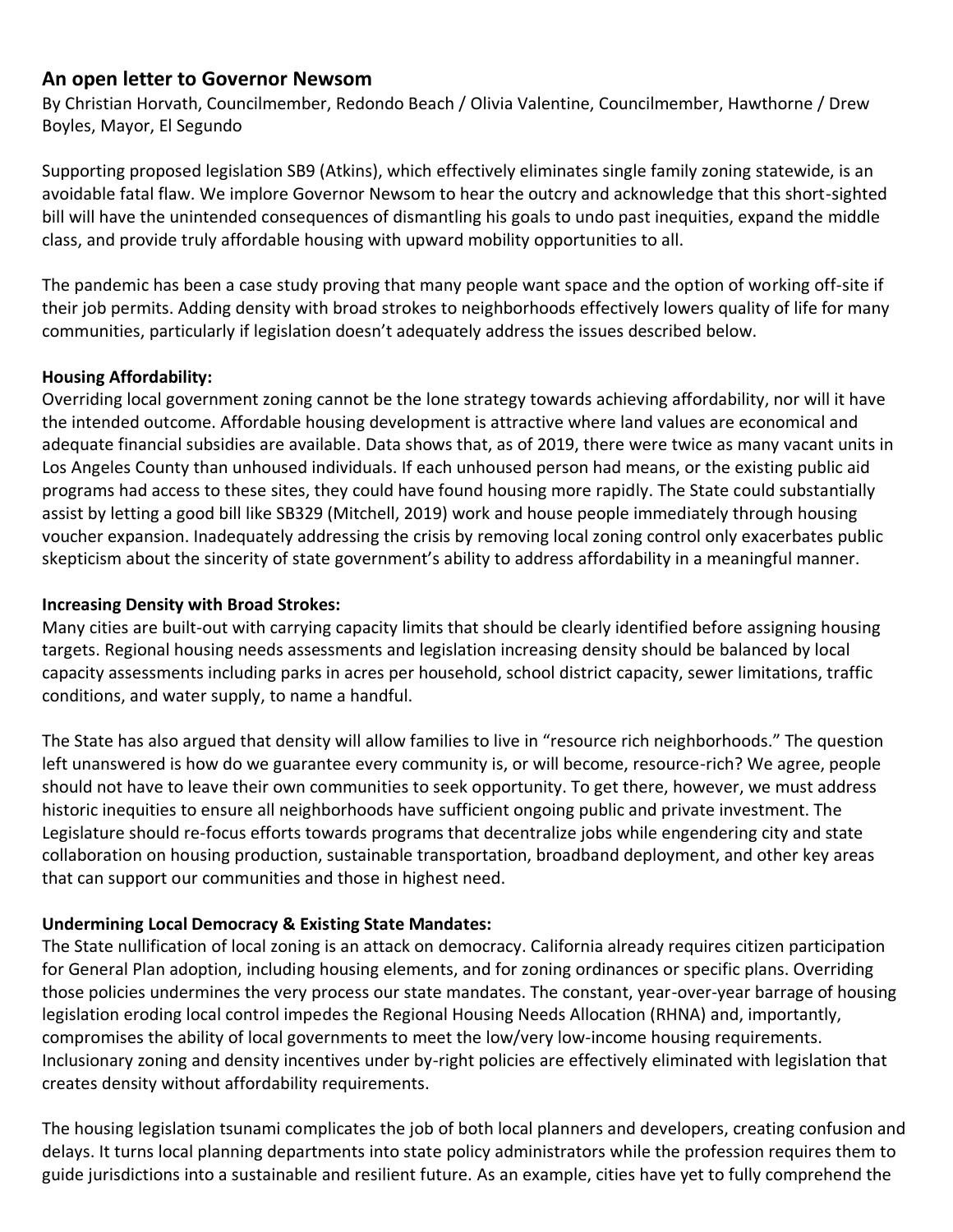impacts of last year's three bills regulating accessory dwelling units. The Legislature is not allowing municipalities any time to adjust, reset and thoughtfully adopt changes. Cities don't need all these statewide bills to "help." Let local governments be creative and meet RHNA requirements in whichever manner is best for individual communities.

## **The Perils of By-Right Development:**

The complexity of housing markets and regulations requires local planning experts who understand their community needs more intimately than HCD (the California Housing & Community Development Department) or developers. Communities would benefit if the State focused on developing programs that provide more resources to local planning departments modeled on LEAP (Local Early Action Program) and REAP (Regional Early Action Planning) but with fewer constraints. It's counterproductive for the State to preempt its own existing funding program. Cities may want to prioritize redeveloping commercial districts, many of which have been devastated by COVID-19. The State should allow for flexibility and not specify the eradication of single-family neighborhoods to meet need. Local entities should have the option to re-zone not up-zone.

### **Climate Change & Sustainability:**

The State recognizes a climate crisis as evidenced by recent mandates and goals. But overriding local zoning with by-right development can inadvertently increase greenhouse gas (GHG) emissions without acknowledging or addressing the dire need for broad infrastructure amenities and programs that could be used to guide residents towards zero emission (ZE) mobility. The South Bay Cities Council of Governments has compiled 15 years of sustainability research demonstrating that up-zoning (or un-zoning) does not produce more affordable housing. Rather, it increases the underlying land's value making new construction unnecessarily more expensive and, over time, raises values and rents throughout neighborhoods. Assuming public transit is that ZE strategy, unfortunately, does not currently exist or work in Los Angeles' South Bay or seemingly in other similar suburban sub-regions. The GHG emissions argument about shortening commutes is, at best, a feel-good and weak argument. Developers will have no incentive to produce housing that contributes to local sustainability plans. At the very least, housing developments larger than a designated threshold should work with local planners to draft ZE mobility plans for future residents and contribute towards implementation.

In closing, Governor Newsom needs to hit the reset button on the Legislature's current strategies that benefit developers, hurt the residents, and do not facilitate production of low/very low-income housing. He undoubtedly recognizes there is no "one size fits all" strategy that addresses the complexities of the problem and should publicly declare that he will not sign such legislation. The State can and should be a facilitator in helping local communities address past deficiencies, create reliable and fast mobility options, and openly collaborate on regionally focused solutions that help those in greatest need. SB9 falls short of accomplishing those goals and only furthers the lack of trust in State Government to be an equitable partner with local jurisdictions.

*This letter was endorsed by 71 Mayors and City Councilmembers from 30 cities whose names could not be included due to space limitations. The complete list of endorsers can be found at [www.southbaycities.org](http://www.southbaycities.org/)*

 $\mathcal{L} = \{ \mathcal{L} = \{ \mathcal{L} = \mathcal{L} \} \cup \{ \mathcal{L} = \{ \mathcal{L} = \mathcal{L} \} \cup \{ \mathcal{L} = \{ \mathcal{L} = \mathcal{L} = \mathcal{L} \} \cup \{ \mathcal{L} = \{ \mathcal{L} = \mathcal{L} = \mathcal{L} = \mathcal{L} = \mathcal{L} = \mathcal{L} \} \cup \{ \mathcal{L} = \{ \mathcal{L} = \mathcal{L} = \mathcal{L} = \mathcal{L} = \mathcal{L} = \mathcal{L} \} \cup \{ \mathcal{L} = \$ 

#### ENDORSEMENTS:

Agoura Hills Mayor Denis Weber Bellflower Mayor Dan Koops Bellflower Councilmember Raymond Y. Hamada Bellflower Councilmember Victor Sanchez Beverly Hills Councilmember John Mirisch Calabasas Councilmember Laura McCorkindale Cerritos City Council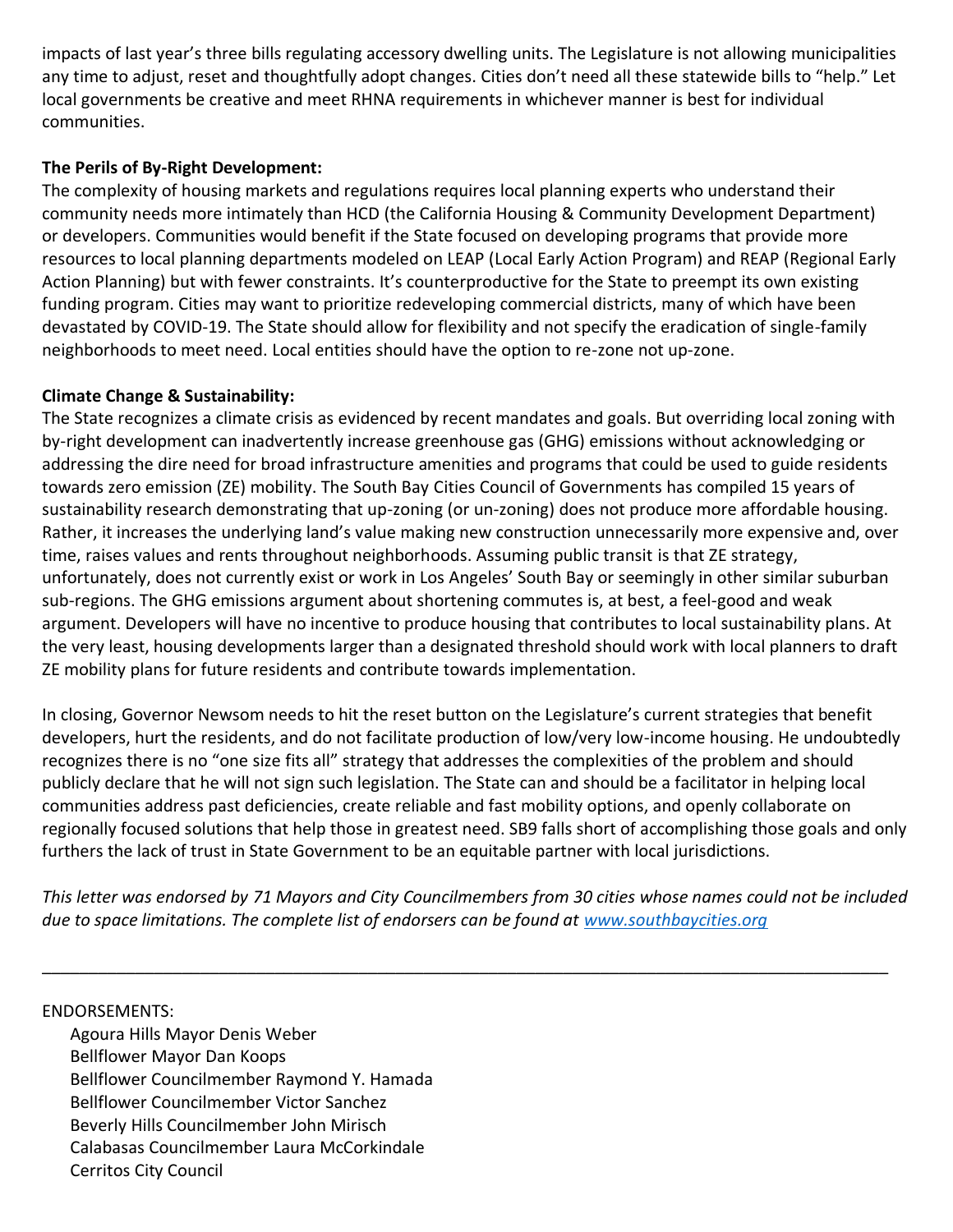Mayor Grace Hu Mayor Pro Tem Chuong Vo Councilmember Bruce Barrows Councilmember Naresh Solanki Councilmember Frank Aurelio Yokoyama Downey Mayor Pro Tem Blanca Pacheco Downey Council Member Sean Ashton El Segundo City Council Mayor Drew Boyles Mayor Pro Tem Chris Pimentel Councilmember Lance Giroux Councilmember Scot Nicol Councilmember Carol Pirsztuk Gardena City Council Mayor Tasha Cerda Mayor Pro Tem Rodney Tanaka Councilmember Mark E. Henderson Councilmember Art Kaskanian Councilmember Paulette Francis Hawthorne Mayor Alex Vargas Hermosa Beach Mayor Pro Tem Mike Detoy Hermosa Beach Councilmember Mary Campbell Hermosa Beach Councilmember Ray Jackson Hermosa Beach Councilmember Stacey Armato Hidden Hills Mayor Stuart Siegel Inglewood Mayor James T. Butts Jr. Lafayette Mayor Susan Candell Lakewood Councilmember Todd Rogers Lomita Mayor Pro Tem Cindy Segawa Lomita Councilmember William Uphoff Lomita Councilmember James Gazeley Long Beach Councilmember Al Austin II Manhattan Beach City Council Mayor Suzanne Hadley Mayor Pro Tem Hildy Stern Councilmember Steve Napolitano Councilmember Richard Montgomery Councilmember Joe Franklin Norwalk Mayor Jennifer Perez Palos Verdes Estates Mayor Michael Kemps Palos Verdes Estates Councilmember Dawn Murdock Palos Verdes Estates Councilmember Jim Roos Paramount Vice Mayor Vilma Cuellar Stallings Pico Rivera Mayor Raul Elias Pico Rivera Mayor Pro Tem Monica M. Sanchez Rancho Palos Verdes Mayor Eric Alegria Rancho Palos Verdes Mayor Pro Tem David Bradley Rancho Palos Verdes Councilmember John Cruikshank Redondo Beach Councilmember Laura Emdee